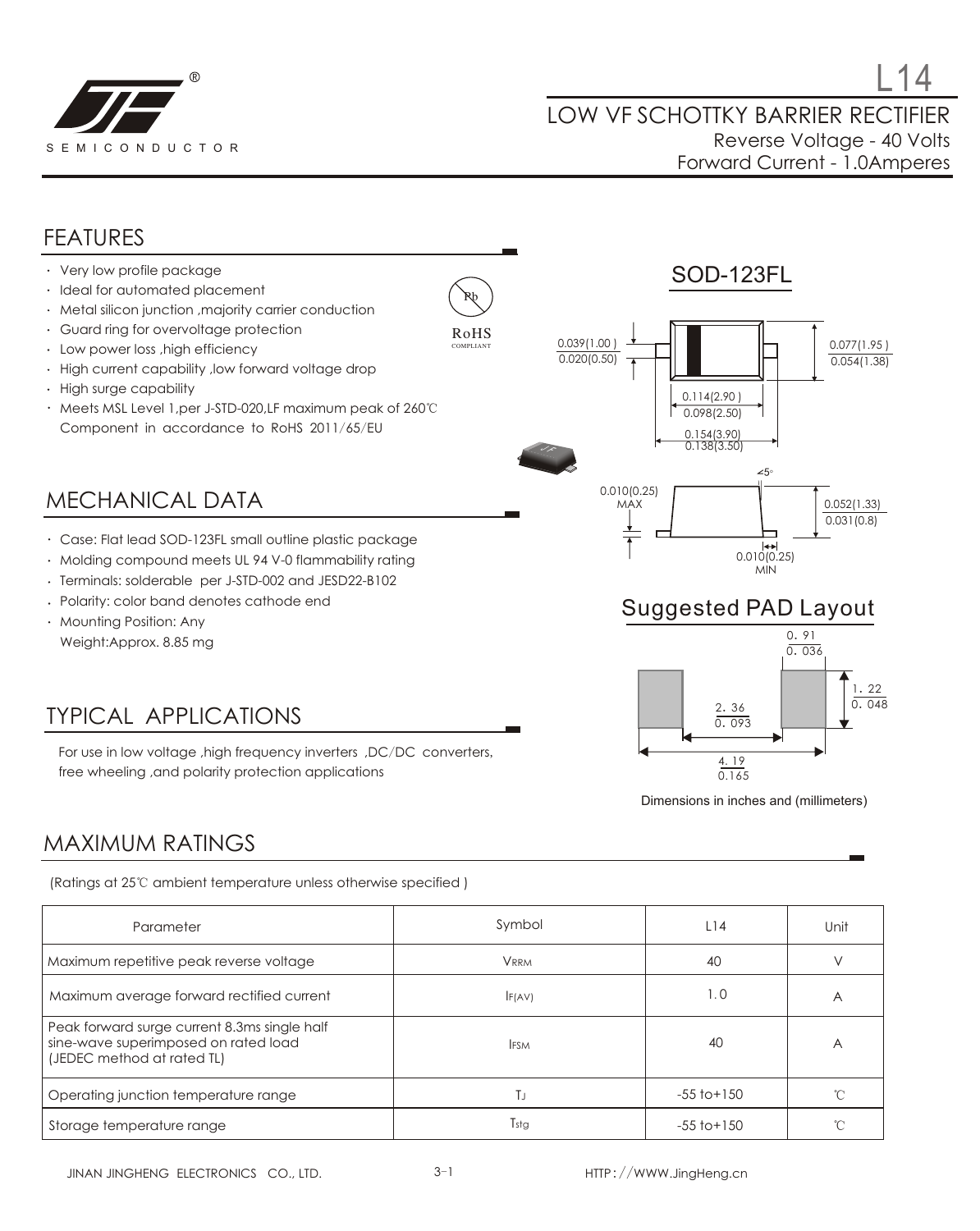# RATINGS AND CHARACTERISTIC OF L14

## ELECTRICAL CHARACTERISTCS(TA=25℃ Unless otherwise noted)

| Parameter                    | <b>Test Conditions</b> |                       | Symbol              | TYP. | MAX. | Unit    |
|------------------------------|------------------------|-----------------------|---------------------|------|------|---------|
| Instaneous forward voltage   |                        | $Ta = 25^{\circ}C$    | $V_F$ <sup>1)</sup> | 0.43 | 0.45 | $\vee$  |
|                              | $IF=1.0A$              | $T_A = 100^{\circ}C$  |                     | 0.37 | 0.39 |         |
|                              |                        | $T_A = 125^{\circ}C$  |                     | 0.35 | 0.37 |         |
| Reverse current              | $V_R = 40V$            | $T_A = 25^{\circ}C$   | $R^{2)}$            | 50   | 200  | $\mu$ A |
|                              |                        | $T_A = 100^{\circ}C$  |                     | 5    | 10   | mA      |
|                              |                        | $T_A = 125^{\circ}$ C |                     | 15   | 30   |         |
| Typical junction capacitance | 4V, 1MHz               |                       | C <sub>j</sub>      | 110  |      | pF      |

Notes: 1.Pulse test: 300 μs pulse width,1% duty cycle

2.Pulse test: pulse width≤40ms

## THERMAL CHARACTERISTCS (TA=25℃ Unless otherwise noted)

| Parameter                     | Symbol          | L14   | Unit           |  |
|-------------------------------|-----------------|-------|----------------|--|
| Typical thermal resistance 3) | $R_{\theta}$ JA | 206.0 | $^{\circ}$ C/W |  |
|                               | $R_{\theta}$ jl | 118.0 |                |  |

3.PCB Mounted with The Suggested PAD Size

#### AVAILABALE PACK INFORMATION

| Product code  | Pack | Reel Size<br>(mm) | Quantity<br>$(pcs$ /reel) | <b>Box Size</b><br>L×W×H<br>(mm) | Quantity<br>(reel/box) | Carton Size<br>L×W×H<br>(mm) | Quantity<br>(box/carton) |
|---------------|------|-------------------|---------------------------|----------------------------------|------------------------|------------------------------|--------------------------|
| L14-SOD-123FL | T/R  | $\Phi$ 330        | 7500                      | 330×35×333                       |                        | 364×364×360                  | 8                        |